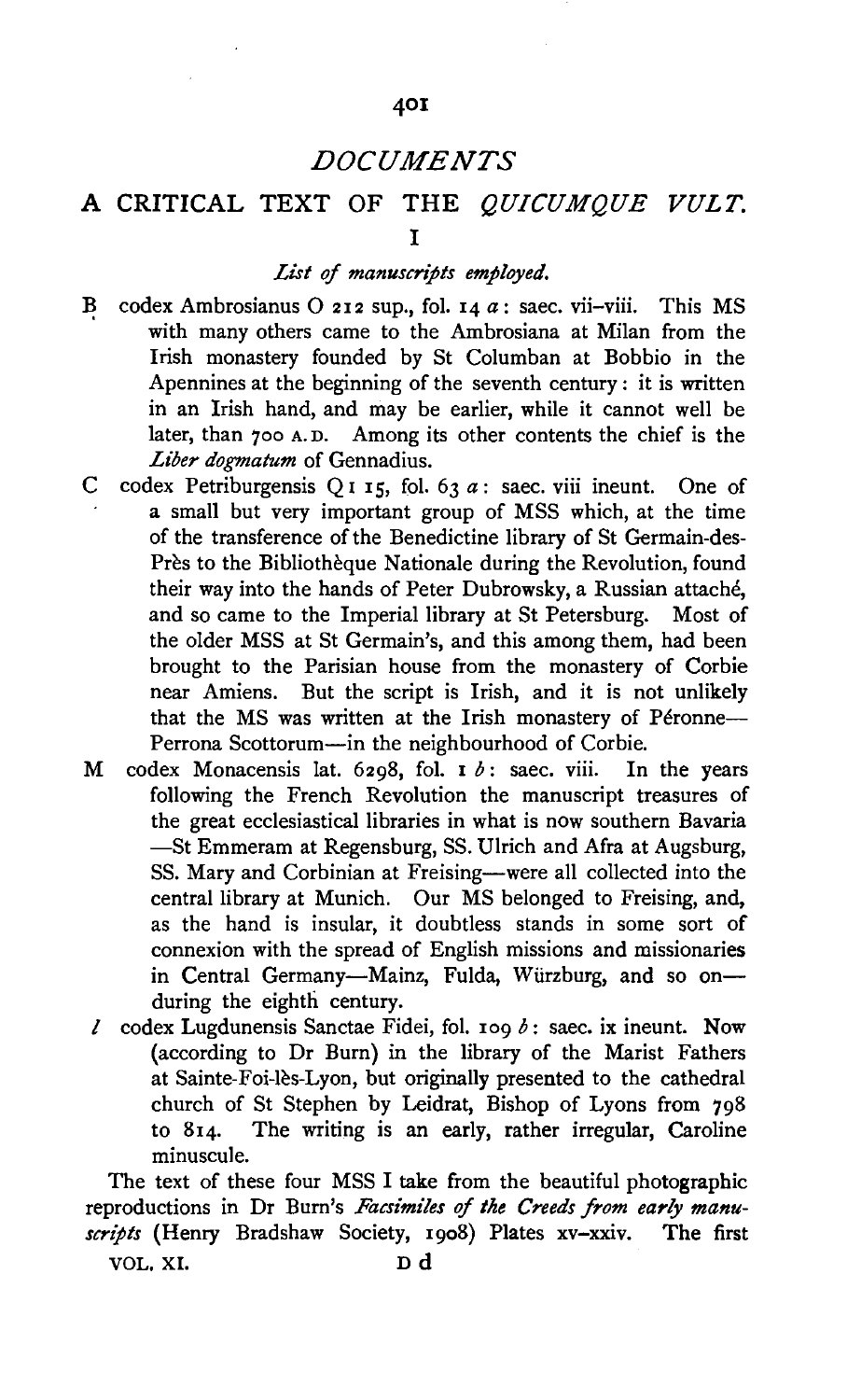three are the earliest known MSS of the *Quicumque,* and Dr Bum has placed scholars under a new obligation by enabling them to have secure access to such important texts. But the caution must be given that the transcriptions which face the photographs are not always or in all details correct.

- F codex Parisinus lat. 1451, fol.  $7 b$ : saec. viii exeunt. From the monastery of St Maur-Ies-Fosses near Paris.
- f codex Vaticanus Reginae  $1127$ , fol.  $11 a$ : saec. ix ineunt. The MS came into Queen Christina's hands from the Petau family, and to them from the representatives of Jean du Tillet, bishop of Meaux. From a very early period it had been in Angoulême, and is often cited as *codex Engolismensis*.

These two MSS represent the same collection of Canons, made in Gaul in the sixth century.

- L codex Vaticanus Palatinus lat. 574, fol. 146  $a$ : saec. viii-ix. Came to the Vatican among the spoils of the Elector Palatine's treasures at Heidelberg : to Heidelberg it had come from the great library of the neighbouring monastery of St Nazarius at Lorsch. A sister  $MS$  (now Gotha I  $85$ ) was at Murbach; the collection of canons which is represented in both may have been made in the Rhineland. But in this case the *Quicumque* is at the end of the Lorsch MS, outside the canonical collection proper : the Gotha MS does not contain it, so the librarian, Dr R. Ehwald, kindly informs me.
- P codex Parisinus lat. 13159, fol. 16r  $\delta$ : the first page, verses I-I2, is in a minuscule hand, the rest is uncial: if they are contemporary, the date is probably early ninth, though the uncial hand might seem rather earlier, and the minuscule rather later.
- $P_2$  codex Parisinus lat. 4858, fol. 109 b: saec. ix ineunt. A fragment, containing only the first eleven verses of the *Quicumque.*
- R codex Karoliruhensis Augiensis ccxxix, fol. 2 I 8 *a* : saec. viii-ix.
- codex Karoliruhensis Augiensis xviii, fol.  $15b$ : saec. ix ineunt. Both these MSS came to Karlsruhe from Reichenau (Augia Maior):  $r$  is written by the hand of Reginbert, the well-known librarian of the monastery at Reichenau, but its text of the *Quicumque* is commonplace, and very inferior to the text of the other Reichenau MS, R.

The eight manuscripts  $F f L P P_2 R r V$  are described and collated from photographs, for the procuring of which I have to thank the unwearied kindness of M. Henry Omont of the Bibliotheque Nationale, Mgr G. Mercati of the Vatican library, and Dr A. Holder of the Grandducal library at Karlsruhe.

V codex Vaticanus lat. 82, fol. 242  $b$ : saec. ix exeunt.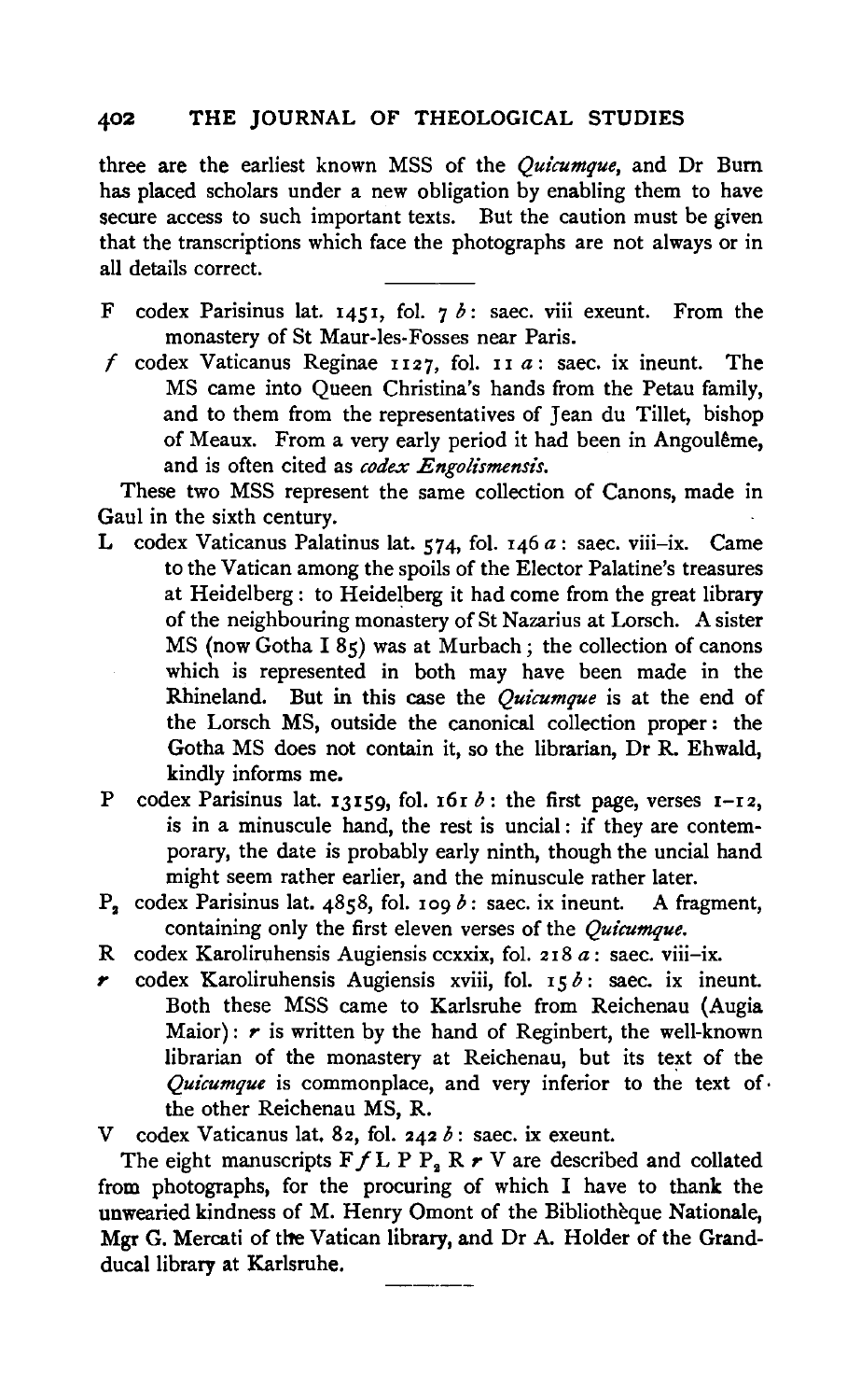- U codex Ultratraiectinus, fol. 90  $b$  : saec. ix ineunt. I have used the facsimile edition of the Utrecht Psalter, published in  $1873$ .
- X codex Parisinus lat. 3836, fol. 89 : saec. viii. A MS of Canons, copied from a Trèves book. The Creed is in our MS, and was in its exemplar, imperfect, and begins in the middle of verse 29 'domini nostri Iesu Christi': but it is not only imperfect, it is in verse 35 and from verse 37 onwacds nothing but a paraphrase. I have collated it (so far as it gives a text and not a paraphrase) from the plate in the Palaeographical Society's series, vol. III no. viii.

## II

### *Introduction to the text.*

In attempting to restore as nearly as possible the original text of the *Quicumque,* I have of set purpose confined myself to a limited number of MSS. Speaking roughly, I have tried to obtain the evidence of all MSS earlier than the middle of the ninth century and of none that are later. No doubt it sometimes happens that an ancient type of text may be preserved nowhere but in some comparatively recent MS : thus, for instance, in a thirteenth-century Padua MS of the *Quaestiones* of Ambrosiaster Mr Souter found the solitary representative of a second branch of the MS tradition, and was able to supply from it at least one long passage absent from all the older MSS through the loss of a leaf in their archetype. But in the case of a document like the *Quicumque,*  which from the ninth century onwards was being constantly copied, it seems to me highly probable that the impetus given to the use of the formulary in the Carolingian service-books coincided, if not with the production of an official edition, at any rate with the perpetuation of a particular type of text. Out of the twelve MSS (not counting fragments) which I have employed, there are some which seem to me to bear the mark of this sort of official patronage : they belong to great centres of the Carolingian revival, their text of the *Quicumque* is carefully written and free from the grosser blunders which occasionally disfigure our older MSS, but in crucial variations they are, I think, almost always on the wrong side. Instances of such MSS would be the two which I have called  $l$  and  $r$ , the one presented by bishop Leidrat to his cathedral at Lyons before 8r4, the other written by Reginbert at Reichenau as a complete collection of Creeds and formularies somewhere between 800 and 822: possibly also the two sister MSS, F and  $f$ , both written in France and both between the dates  $795$  and  $825$ .

Between any two critical texts of the *Quicumque* there are bound to be some common alterations of the received text: and I find myself in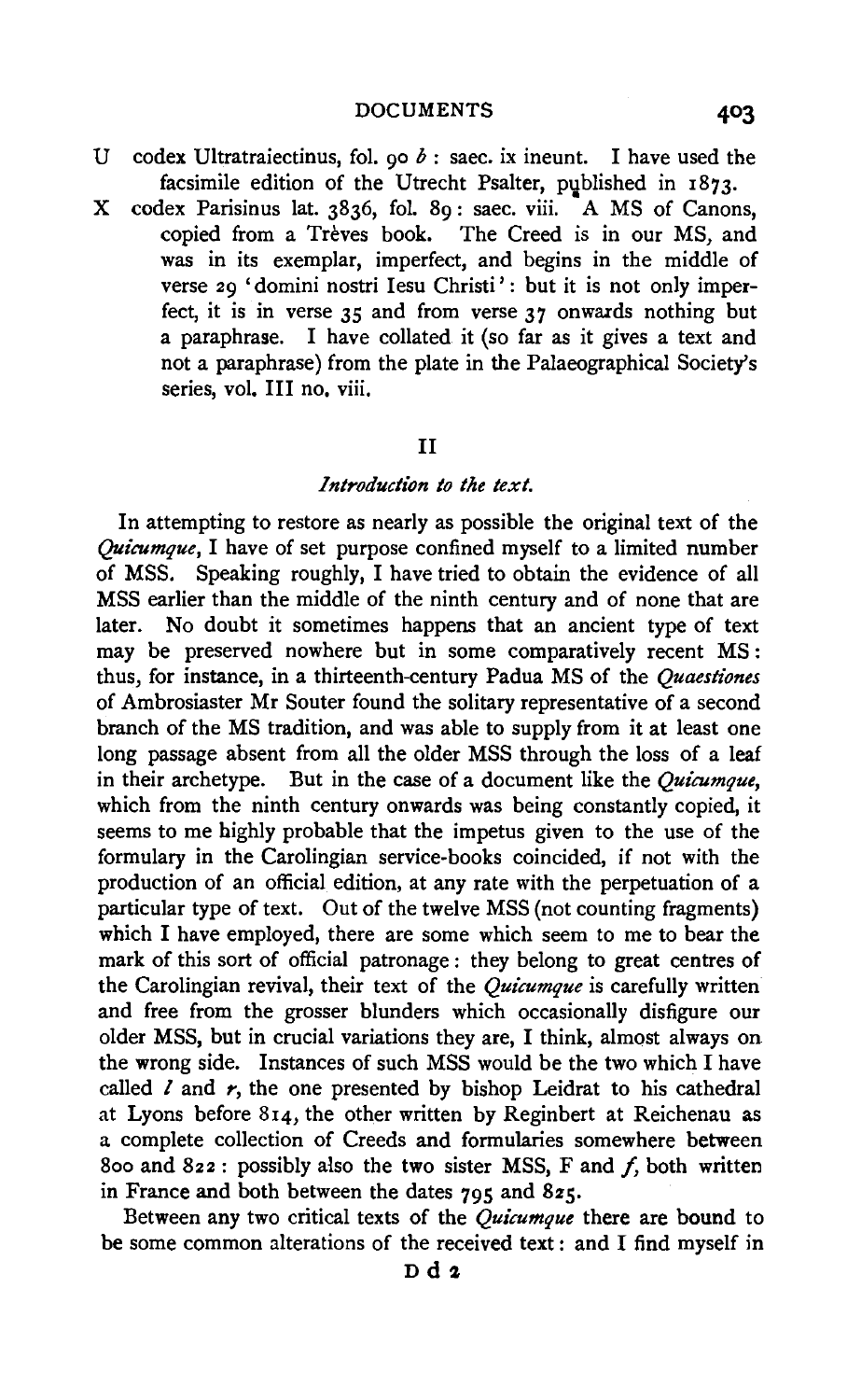agreement with Dr Burn in reading in verse 19 'et deum et dominum ', in verse 20 'tres deos aut dominos', in verse 30 'et deus pariter et homo est', in verse  $31$  'deus est ... homo est', in verse  $35$  'in carne ... in deo'; in omitting in verse 38 'tertia die', in verse 39 'dei' and 'omnipotentis' and also 'est', and further in verse 40 the conjunction in 'qui vero mala'. Yet these readings, though they amount between them to a considerable total, do not by any means exhaust the list of the deviations from the 'receptus' which the testimony of the older MSS, and especially of the Bobbio MS (B), the oldest of them all, combines with internal evidence<br>to recommend as genuine. Some of these restore a more archaic Some of these restore a more archaic flavour to the language, such as 'surrexit' for 'resurrexit' in verse 38, and perhaps 'rationabilis' for 'rationalis' (which looks like a literary correction) in verses 32 and 37. 'Sedit' in verse 39 has for it an overwhelming preponderance of MS authority: 'sedet,' just like 'tertia die resurrexit' and ' dei patris omnipotentis', is an echo of the Creed. 'Nisi quis ' in verses 2 and 42, a good Latin construction, was possibly altered to 'nisi quisque ' by scribes anxious to add emphasis to the warning clauses. But the most extensive alteration which I have made is in the direction of omitting, generally on the authority of the Bobbio MS, with a varying amount of support from the rest, the conjunction and the substantive verb : several verses gain by this change a more forcible and antithetical, if less polished, setting. Thus in verses 8, 9, zo, 13, 15, 17, I read 'pater ... filius ... spiritus', not 'pater ... filius ... et spiritus': in verses x6 and x8, 'unus deus,' 'unus dominus', rather than 'unus est deus', 'unus est dominus' ('unus dominus est' cod. C): in verse 25 (more doubtfully, because without the support of B) 'in hac trinitate' not 'et in hac trinitate '. In verse s, even with the support of B, I have not ventured to do more than replace 'persona ' within brackets in the second and third sub-clause. In verse  $12$  I have followed the sole authority of B—whose reading is on the lines of our Prayer Book rendering, though not identical with itbecause the balance of the sentence is so much improved by the inversion of order 'increati  $\ldots$  inmensi ... inmensus ... increatus'. On practically the same authority I have retained 'minor patre' in verse 33, where Burn, perhaps rightly, follows our other MSS in reading 'minor patri '.

Some of these alterations do not affect an English rendering : of those that do, I believe that I have everywhere accepted the reading which approved itself to the Archbishop's Committee for the revision of the Prayer Book translation of the *Quicumque,* with the two exceptions of the ' et' in verse 2 5, and of verse 40 where the 'in corporibus suis ' of B (X) seems to• me preferable to the 'cum corporibus suis' of the rest.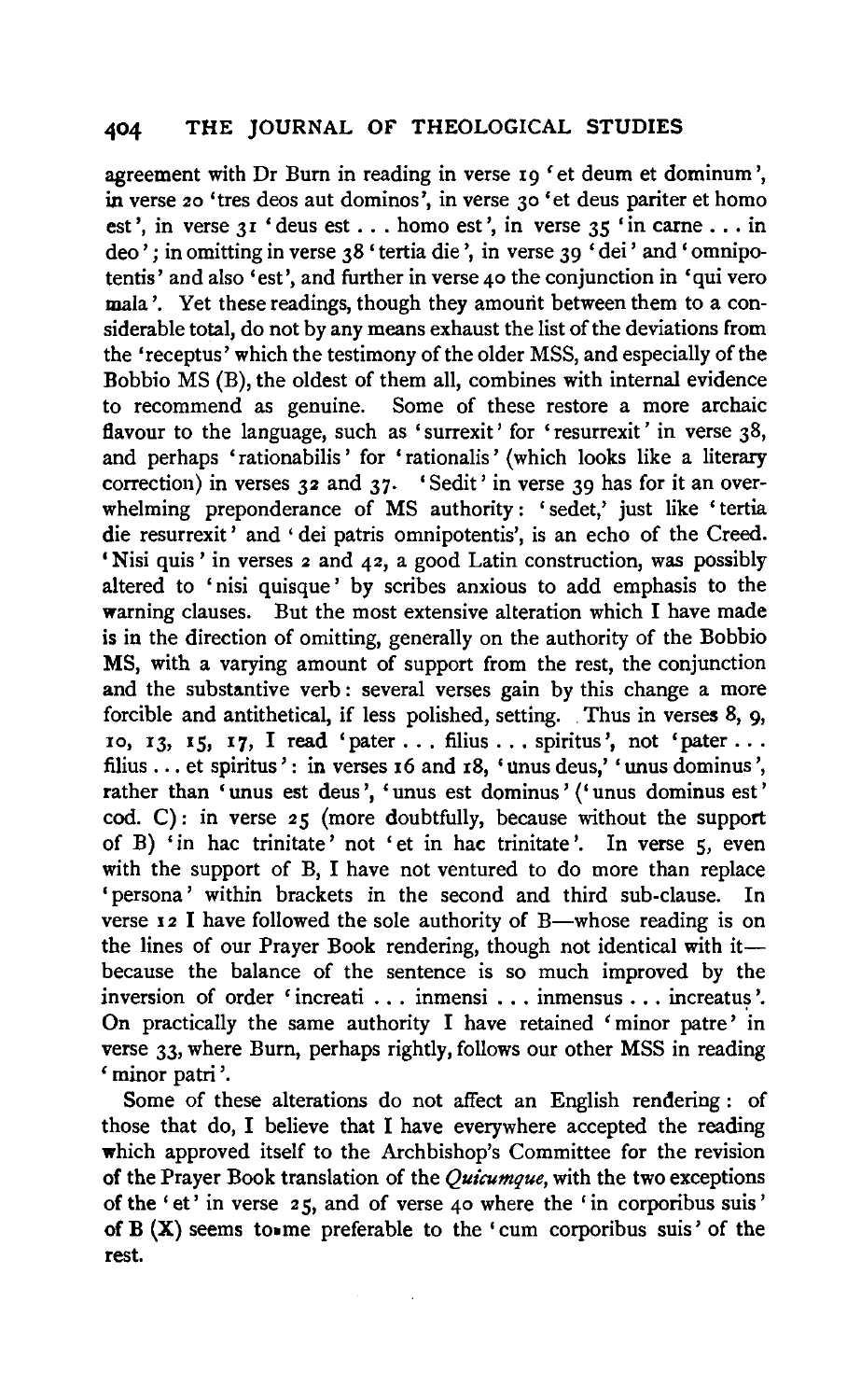## Ill

## *Abbreviations* of *the* Nomina Sacra.

In view of the present existence of an authoritative standard of comparison on this subject in Dr Traube's great posthumous work, I have thought it worth while to put together all instances, occurring in those MSS of the *Quicumque* which I have consulted, of forms of abbreviation other than those which became regular in the Carolingian age.

## I. NOSTER.

In verse 29 we have the words 'domini nostri Iesu Christi': in verse 30 'dominus noster Iesus Christus': in verse 38 'pro salute nostra '.

*a*. In verse 29 the regular form ' $d\overline{n}$  in  $\overline{n}$  ihu  $x\overline{p}$  is given by the manuscripts  $M F f l P R r V$ : the more exceptional usages are

> $\frac{d\overline{N}\overline{I} \cdot \overline{N} \cdot i\overline{h} \overline{u} \times \overline{p}i}{d\overline{m} \overline{n} \overline{n} \cdot i\overline{h} \overline{u} \times \overline{p}i}$  CLX  $d\overline{n}$ i  $\overline{n}$ i ihu xpi

dnī nostri ihū xpī U.

 $b$ . In verse 30 the forms for the nominative are more diverse: beside the regular 'dns  $\overline{nr}$  ihs xps' (CM  $l r V$ ) we have

 $d\overline{\text{NS}} \cdot \overline{\text{N}} \cdot \text{ih}\overline{\text{s}}$  xps  $B$  $\frac{d\overline{n}}{s}$  nt ihs  $x\overline{p}s$  f  $d\overline{n}$ s nrī ihs  $x\overline{p}s$  F  $d\overline{n}$ s noster ihs  $x\overline{ps}$  LPRU.

 $c$ . In verse  $38$  'pro salute nostra' is written in full by most of the older MSS, CMLRU: and this corresponds to the original cause of the abbreviation of the word' noster ', which was doubtless due only to its connexion with the word 'dominus'. Of the other MSS B has 'pro salute  $\cdot \bar{\mathbf{n}} \cdot \cdot$ , and  $\mathbf{F} f I \mathbf{P} \cdot \mathbf{V}$  'pro salute nra'.

## 2. OMNIPOTENS.

In verses 13, 14 we have 'omnipotens' four times, 'omnipotentes' once: in verse 39 the inferior MSS give 'dei patris omnipotentis' instead of 'patris '.

*a.* Our oldest MS B either writes the word in full (so in verse 13), or abbreviates by suspension, *i.e.* leaves out the whole of the end of the word: thus it gives verse  $I_4$  'et non tres omn $\overline{np}$  sed unus omni $\overline{p}$ '. The only other instance of suspension in our MSS is in the Lyons MS l, where the first hand apparently wrote 'omp filius', which a corrector has altered to the form used in the rest of the verse 'omps '.

*b.* Of the abbreviations by contraction-abbreviations, that is, in which the end of the word is preserved as well as the beginning and only the middle left out-the normal form is 'omps', found regularly in *FfLlr*, and sometimes in PUV. Rarer, and therefore more interesting, forms are the following :-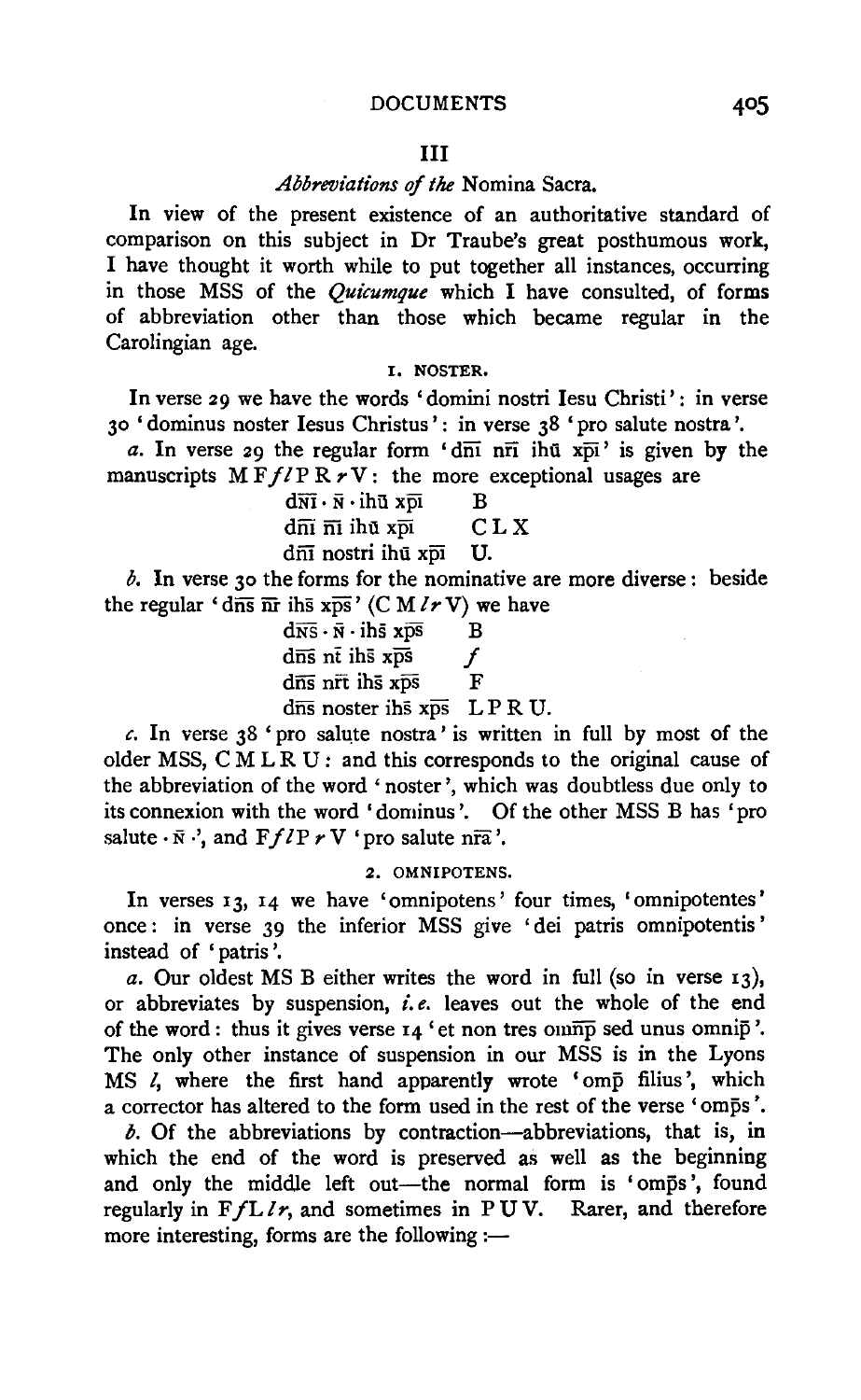omips (nom. sing.), found in V twice in verse  $13$ .

omiptes (nom. pi.), found in V in verse I4·

omipis (gen. sing.), found in V in verse 39·

omnps (nom. sing.), found in P once in verse 13, R once in verse 13. 'omnipotens' for the nominative plural, found in  $CM<sup>2</sup>$  in verse 14, is presumably a common blunder of the two scribes : possibly M' was correcting the text to C or a relative of C. In neither MS is any sign of abbreviation given to the word.

3· PLURAL OF DEUS, DOMINUS, SPIRITUS.

The abbreviations of these words apply only in the original idea, as Dr Traube has taught us, to their use as sacred names, consequently only to the singular. The difference in this respect between early and Carolingian MSS is well brought out in the various verses of the *Quicumque.* 

*a*. In verse 16 all our MSS, except R  $(d_i \ldots d\bar{s})$ , give 'dii ...  $d\bar{s}$ '. There was properly no abbreviation of the plural of 'deus '.

*b*. In verse 18 our three oldest MSS,  $B \subset M$ , give 'domini . . . dns': all others have  $d\overline{n}$ ...  $d\overline{n}$ s. In other words, the later MSS abbreviate the plural by false analogy with the singular.

*c.* In verse 20 half a dozen MSS,  $B \subset M L^2 / r U$ , give correctly 'deos aut dominos'. But besides that we have

| ds aut dns                             | $FL^*$ |
|----------------------------------------|--------|
| $deos$ aut $d\overline{ns}$            | fR.    |
| deos aut drios                         | Р      |
| $d\overline{os}$ aut $d\overline{nos}$ | V.     |

d. In verse 24 the MSS are practically unanimous for 'tres  $s\overline{ps}$ ': and we must suppose that as the abbreviation for 'spiritus' was invented later than those for 'deus' and 'dominus', the tradition of keeping the abbreviated use for the singular, that is for the Divine Person, had less strength. But the first hand of the Lorsch MS, L, distinguishes the plural by the abbreviation 'spus '.

### IV

### *Titles* of *the Creed.*

| Titles of the Creed.                                                    |    |
|-------------------------------------------------------------------------|----|
| In B M P $P_2$ there is no title. For the rest we have the following :- |    |
| Fides sci athanassi episcopi alexandriae                                |    |
| Incipit exemplar fidei catholicae sci atanasi (atanasii F) epi alexan-  |    |
| drinae (-ne F) ecclesiae (ecclae $f$ )                                  | Ff |
| Incpt fides catholica beati atanasi epi                                 |    |
| Fides sci athanasii epi alexandrini                                     |    |
| Fides catholica sci athanasii episcopi                                  | R  |
| Exemplar fidei catholicae sci athanasii epi                             | r  |
| Incipit fides catholicam                                                | U  |
| Incipit fides catholica quam ses athanasius dictavit                    | V  |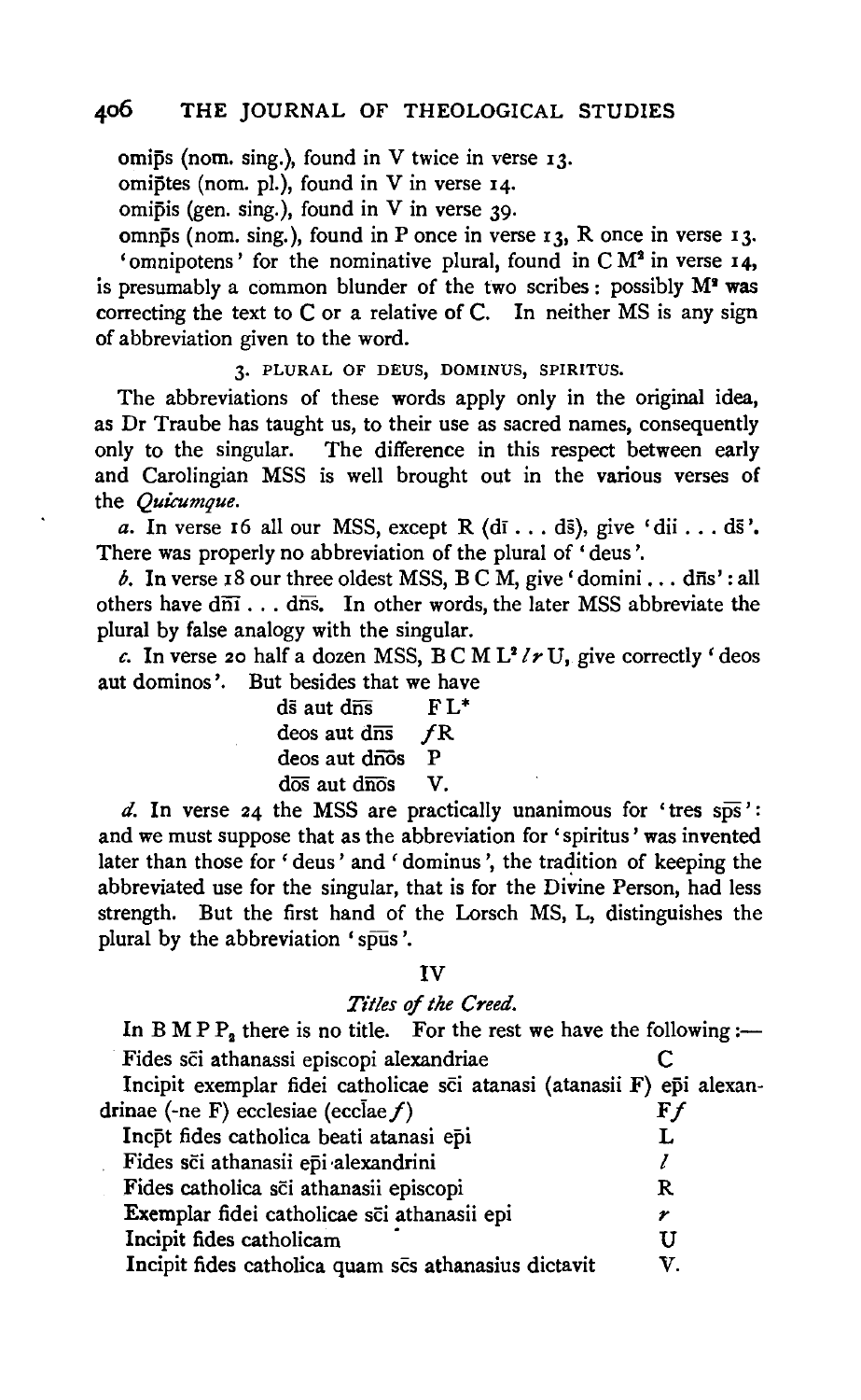#### TEXT.

<sup>1</sup>Quicumque vult salvus esse, ante omnia qpus est ut teneat catholicam fidem : <sup>2</sup> quam nisi quis integram inviolatamque servaverit, absque dubio in aetemum peribit.

3 Fides autem catholica haec est, ut unum deum in trinitate et trinitatem in unitate veneremur, • neque confundentes personas, neque

<sup>5</sup> alia est enim persona patris, alia [persona] filii, alia [persona] spiritus sancti; <sup>6</sup> sed patris et filii et spiritus sancti una est divinitas, aequalis gloria, coaeterna maiestas.<br><sup>7</sup> qualis pater, talis filius, talis et spiritus sanctus : <sup>9</sup> inmen-<br><sup>8</sup> increatus pater, increatus filius, increatus spiritus sanctus ; <sup>9</sup> inmen-

sus pater, inmensus filius, inmensus spiritus sanctus ; 10 aeternus pater, aeternus filius, aeternus spiritus sanctus :<br> $11$  et tamen non tres aeterni, sed unus aeternus ;  $12$  sicut non tres

increati nec tres inmensi, sed unus inmensus et unus increatus.

1. *tr* esse salvus B 2. quis B (cf. *vers.* 42): quisque *codd ceteri* inviolabilemque C absque dubio:  $\omega m$  P<sub>2</sub> *tr* peribit in aeter-<br>num CM 4. substantia C $fL^*P_2$  5. tr alia enim (alien ... 5.  $tr$  alia enim (alien ... M\*) est M persona 2° *et* 3o B: *om codd cett* spiritus: *praem* et *r*  6. sed . . . sancti: *om per homoeoteleuton*  $B^*$  est : *om* P 7. et : *om*  $l^2$  R 8. increatus spiritus B C  $l^2$  R : increatus et spiritus M F  $f$ L  $l^*$  P  $P_2$  *r* U V 9. inmensus spiritus B C M  $l^2$  R : inmensus et spiritus F  $f L l^*$  P  $P_2$  r U V 10. aeternus spiritus B C M  $l^2$  R : aeternus ro. aeternus spiritus  $B \subset M$   $^2R$  : aeternus (aeternum  $\overline{l}$ ) et spiritus  $F f L P_2 r U V$  et eternus et spiritus P *tr vers.*<br>
10 ante vv. 8, 9 F f 11. tamen : -en *in rasura* B aeterni : II. tamen : -en *in rasura* B aeterni: deficit abhinc cod  $P_2$  12, 13 (cf. verss. 40, 41): in codice B (saltem *in pictura phototypica) nonnulla sunt quae vel vix vel nullo modo* legi *possunt, ut in vers.* I2 ati nee tres inmen; *in verss.* I2, 13 increatus similiter omni; *in verss.* 40, 41 rationem et qui bona; *in vers.* 41 ibunt<br>in vitam 12. sicut: sic C nec: non C inmensus... in vitam  $z^2$ , sicut : sic C nec : non C inmensus . . . increatus B : *tr* increatus ... inmensus *codd cett* 

<sup>1.</sup> ult C tenead f chatolicam P 2. intigram B inuiuolatamq; B serverit  $l^*$  dubio : duo C duvio R eternum P 3. hec Pf trinitatem : trinitate M (vel M<sup>2</sup>) PR veneramur C 4. confudentes B confundantes F s. personam R spu P 6. fili *vel* fili B2 *(om* B\*) spu P dinitas P equalis  $M F P$  quoaeterna  $F P P_2$  magestas  $F R$  1.<br>
eternus 3°  $M P$  11. tres : 111. B eterni P eternus P 11. tres: ·III· B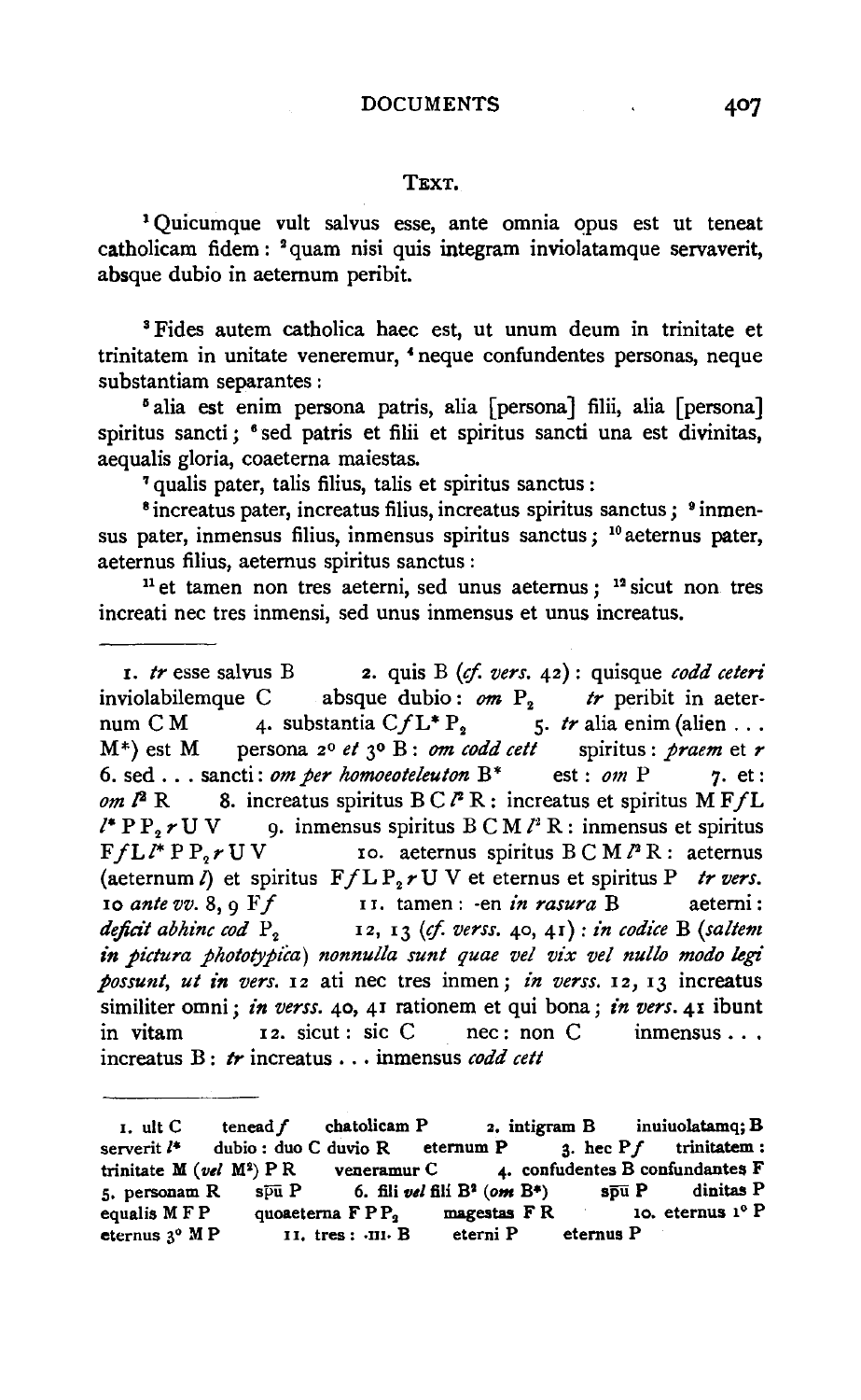<sup>18</sup> similiter omnipotens pater, omnipotens filius, omnipotens spiritus sanctus ; <sup>14</sup> et tamen non tres omnipotentes, sed unus omnipotens.

<sup>16</sup> ita deus pater, deus filius, deus spiritus sanctus ; <sup>16</sup> et tamen non tres dii, sed unus deus :

<sup>17</sup> ita dominus pater, dominus filius, dominus spiritus sanctus; <sup>18</sup> et tamen non tres domini, sed unus dominus : <sup>19</sup> quia sicut singillatim unamquamque personam et deum et

dominum confiteri christiana veritate conpellimur, <sup>20</sup> ita tres deos aut dominos dicere catholica religione prohibemur.

<sup>21</sup> pater a nullo est factus nec creatus nec genitus : <sup>22</sup> filius a patre solo est, non factus nec creatus, sed genitus : <sup>28</sup> spiritus sanctus a patre et filio, non factus nee creatus nee genitus, sed procedens.

<sup>24</sup> unus ergo pater, non tres patres ; unus filius, non tres filii ; unus spiritus sanctus, non tres spiritus sancti.

<sup>35</sup> in hac trinitate nihil prius aut posterius, nihil maius aut minus, <sup>28</sup> sed totae tres personae coaeternae sibi sunt et coaequales.

13. omnipotens spiritus B C M L<sup>\*</sup>  $P$  R : omnipotens et spiritus F  $f$  L<sup>\*</sup>  $P$   $r$  U V 14. tamen : *om* B 15. deus spiritus B C M L<sup>\*</sup>  $P$  R : 15. deus spiritus BCML<sup>\*</sup> *P*R:<br>16. unus deus BCM<sup>\*</sup> PR: unus deus et spiritus  $F f L^2 / F r U V$  16. unus deus  $B C M^* P R$ : unus est deus  $M^2 F f L / r U V$  17. ita : +et C dominus spiritus  $B C$ est deus  $M^2FfL/rUV$   $r7.$  ita :  $+et C$  dominus spiritus B C<br>  $L^*P \times$ : dominus et spiritus  $M FfL^2/r P r UV$   $r8.$  unus dominus  $L^* P R$ : dominus et spiritus M  $F f L^2 / P r U V$  $BR^*$ : unus dominus est C unus est dominus M  $F/L/PR^*rUV$ <br>10. sicut: *om* P et deum et dominum  $BL^*(C^*)$ : et dominum et deum et dominum  $BL^*$   $(C^*)$  : et dominum et deum C<sup>2</sup> ad deum et dominum M deum et dominum  $FfL^2/PrUV$  deum hac (sc ac) dominum R 20. aut dominos  $BCfL/Pr$ ; aut zo. aut dominos  $B\ Cf L/Pr$ : aut dici  $l$  catholicam religionem R tres dominos  $M$  F R U V 21. est: *om* C 22, 23. a patre solo . . . a patre et filio non factus nec: *in rasura* M<sup>2</sup> (*aliquid amplius praebuit* M<sup>\*</sup>) 22. solo est: nee: *in rasura* M2 *(aliqui'd amplius praebuit* M\*) 22. solo est: solus R non: nec C R  $23.$  non: nec C R procedens: + patri et filio coaeternus est B 24. unus  $1^{\circ}$ : + est M R<br>unus  $2^{\circ}$ : + est R tres  $2^{\circ}$ : *om l*<sup>\*</sup> sanctus: *om* P 25. in unus  $2^0$ :  $+$  est R tres  $2^0$ : *om l*\* sanctus: *om* P 25, in hac C: in hac enim  $M^*$  et in hac enim  $M^2$  sed in hac R et in hac B  $F f L l P r U V$  nihil  $2^0$ : + est M nihil  $2^0$ : +est M

<sup>14.</sup> tris P omnipotentes: omnipotens C M2 *(iniun·a* M\* *apud Burn)* omnipotentis F R 16. tres: ·111· B 18. tres: ·Ill· B tris P 19. unam quam qui *ut vid* C\* unaquaeque L\* unaquamque R persona R christiani M<br>christiane P 20. tris P dicire L relegione CM L<sup>2</sup> l prohibimur L\* christiane P 20. tris P dicire L relegione CM L<sup>2</sup> l prohibimur L<sup>\*</sup> 23. procidens P 24. tris ter P patris R tres  $2^{\circ}$  et  $3^{\circ}$ : ·III· B 25. ac  $F^*$ <br>26. tote FfPRUV tris P persone Ff coeternae M r quoaeternae 26. tote FfP R U V tris P persone Ff coeternae M r quoaeternae<br>V quoaeterne P R quohaeterne F coaequalis L coequales M quoaequales f R coaequalis L coequales M quoaequales  $f \mathbf{R}$ quoequales P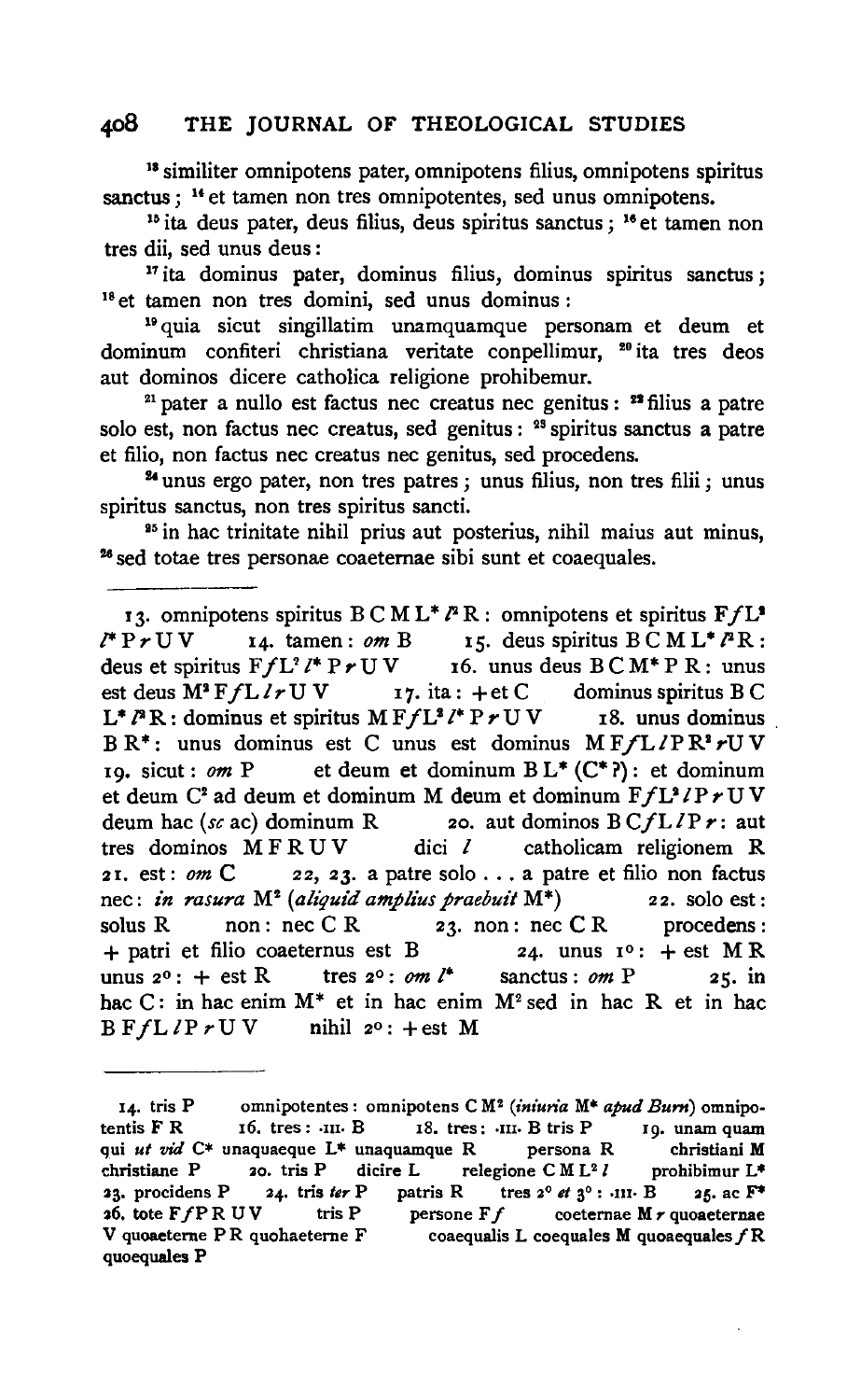<sup>37</sup> ita ut per omnia, sicut iam supra dictum est, et trinitas in unitate et unitas in trinitate veneranda sit.<br><sup>28</sup> qui vult ergo salvus esse, ita de trinitate sentiat.

<sup>39</sup> Sed necessarium est ad aeternam salutem ut incarnationem quoque domini nostri Iesu Cbristi fideliter credat.

so est ergo fides recta ut credamus et confiteamur quia dominus noster Iesus Cbristus dei filius et deus pariter et homo est :

si deus est ex substantia patris ante saecula genitus, et homo est ex substantia matris in saeculo natus; <sup>32</sup> perfectus deus, perfectus homo ex anima rationabili et humana carne subsistens; <sup>ss</sup> aequalis patri secundum divinitatem, minor patre secundum humanitatem :

27. supra: superius  $P^*$  et  $I^0$ :  $\omega m$  R et trinitas in unitate et unitas in trinitate: et trinitas in unitatem et unitas in trinitatem L<sup>\*</sup> et unitas in trinitate *in raswra* M2 et unitas in trinitate et trinitas in unitate  $l$  veneranda sit: veneremur R  $27$ , 28. et unitas in trinitate venerandi sit qui vult ergo salvus esse *in rasura* M2 *(aliquid amplius dederat* M\*, *non tamen plenam ceterorum codicum lectionem)*  28. qui vult ergo: quicumque vult (e vers. 1)  $L^*R$  esse:  $\overline{e}$  P<sup>\*</sup>  $\overline{e}$  $(s \epsilon \text{ est})$  *ut vid*  $P^2$  29. est : *om* P quoque : *om*  $L^*$  30. est: *praem* haec (e *vers.* 42) R et xo: ut M noster: *om*   $X$  dei filius : filius est dei R ;  $om L^*$  et deus pariter et homo B C M : deus pariter et homo L\* P\* R X et deus et homo F deus et homo  $fL^2/P^2 r$  U V 30, 31. et homo est  $I^0 \ldots$  saeculo natus: et homo \* \* \* \* \* \* *(fortasse pariter)* ex substantia matris *(ceteris per homoeoteleuton omissis*)  $M^*$  et homo est deus ex substantia patris<sup>h</sup> in saeculo natus M<sup>2</sup>; *litteram* h non hoc *significare* (ut censet qui apud *Burn* Facsimiles of the Creeds Plate xxi *textum descripsit) sed potius codids defectum intimare puto* 31. deus est ... natus: *in rasura (sed*   $manu \, prima)$  X est  $v: om R$  ex... ex: de... de X ante saecula genitus et: om B<sup>\*</sup>, *supplet in margine* B<sup>2</sup> (*picturam phototypicam apud Burn* Plate xxiii *accuratius examinanti certae sun/ vocabuli* et *reliljuiae: errore omisit qui e regione textum descnpsit)* est 2o : *am* R X in saeculum L R in saecula P natus : genitus C  $32$ . perfectus deus : *tr post* aeq. patri *(vers.* 33) C perfectus deus homo *(am* perfectus 2°)  $M^*$  perfectus perfectus homo (om deus)  $M^2$  rationabili BCMX (ef. vers. 37): rationali (-ale L<sup>\* vel2</sup>P<sup>\*</sup>)  $F/L/PRrUV$  33. minor ... humanitatem : *om per homoeoteleuton* C minor patre B V<sup>\*vel2</sup>: minor patri  $M F/L^* I P R^2 r U V^{*vel2} X$  minor patris  $L^2 R^*$ 

<sup>29.</sup> eternam P aeterna R incarnatione R 30. confitemur X 32. umana F hummana  $X^*$  33. equalis  $FP$  patris  $R^*$  secundum  $I^0$ : sedum F saecundum  $X$  patris  $R^*L^2$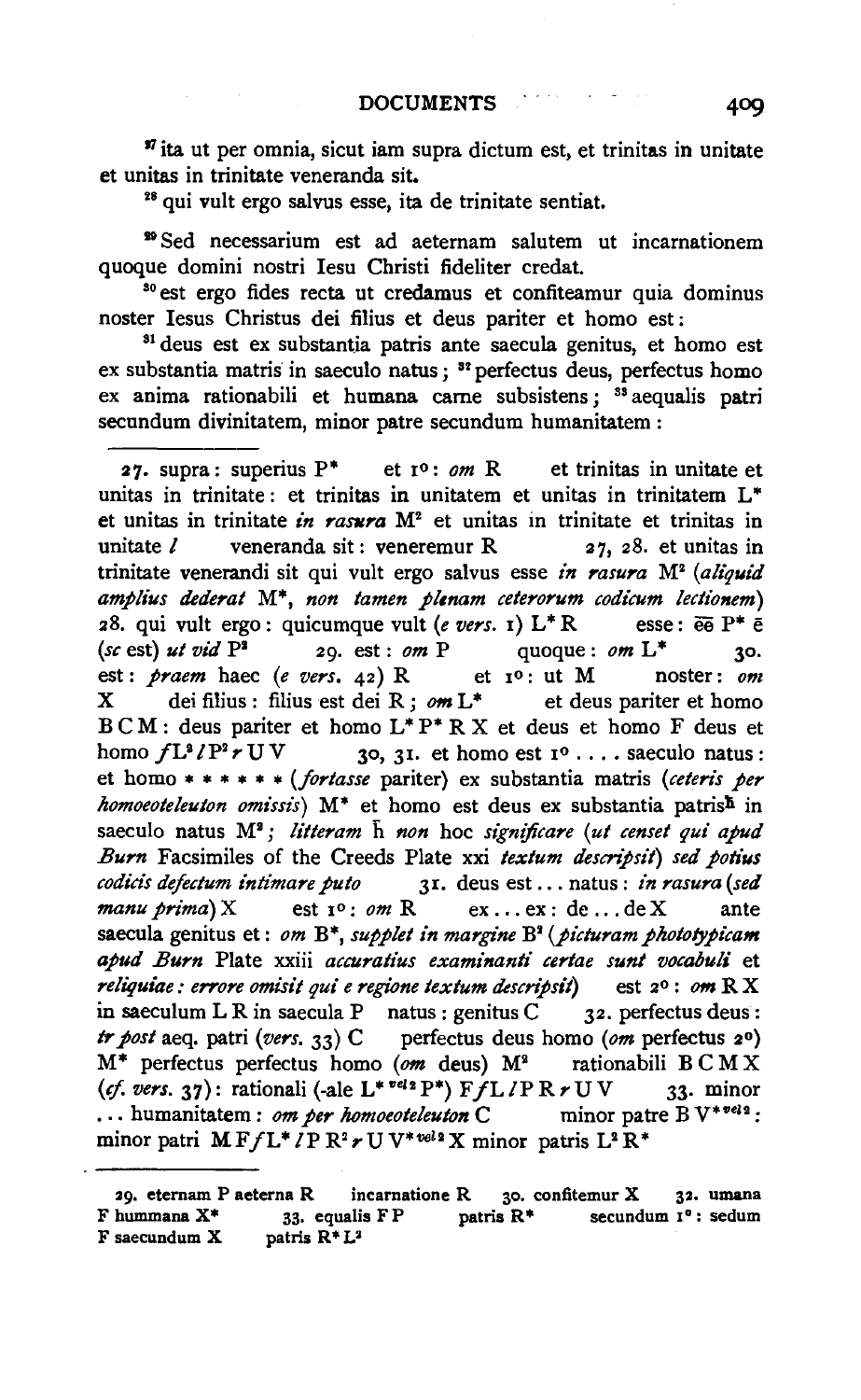<sup>34</sup> qui licet deus sit et homo, non duo tamen sed unus est Christus; <sup>35</sup> unus autem non conversione divinitatis in carne, sed adsumptione humanitatis in deo; <sup>36</sup> unus omnino non confusione substantiae, sed unitate personae.  $37$  nam sicut anima rationabilis et caro unus est homo, ita deus et homo unus est Christus :

<sup>38</sup> qui passus est pro salute nostra, discendit ad inferos, surrexit a mortuis, 89 ascendit ad caelos, sedit ad dexteram patris, inde venturus iudicare vivos et mortuos.

~o ad cuius adventum omnes homines resurg~re habent in corporibus suis, et reddituri sunt de factis propriis rationem; <sup>41</sup> et qui bona egerunt ibunt in vitam aeternam, qui mala in ignem aetemum.

34. qui : quia  $M$  et : *om*  $X$  *tr* non tamen duo  $C(M)$  christus : deus (ds)  $CM^*$  35. unus autem: una R non: *om*  $M$  (*cf. vers.* 36)<br>conversatione  $B^* C M^*$  in carne... in deo  $B C M F f P U X$ : in carin carne... in deo  $B$  C M  $F$  *fP U X* : in carnem ... in deo  $L^2 \ell$  in carne ... in deum R in carnem ... in deum  $L^* \ell^V$ <br>36. non : in  $M^2$  (*cf. v.* 35) unitate : unitatis F f unitatem X ; *om*  $l^*$ 36. non: in  $M^2$  (*cf. v.* 35) unitate: unitatis  $F f$  unitatem X; *om l*\*<br>personae: *om*  $V^*$  *(corr m p*) 37. rationabilis B M (*cf. vers.* 32): 37. rationabilis BM ( $of. vers.$  32):<br>
st  $2^{\circ}$ :  $om C$  38. inferos: inrationalis  $CFfL\ddot{P}Rr\dot{U}\dot{V}$  est 2°: *om* C<br>ferna C<sup>\*</sup> (corr ut vid m p) surrexit  $B$  F  $fL^*R$ : full matrix B F  $fL^* R$ : resurrexit C  $L^2 I$  P et xit  $r U V (P^*)$  30. ascendit:  $+ ad$ resurrexit M tertia die resurrexit  $r \text{U} \text{V}$  (P<sup>\*</sup>?) inferos et resurrexit (*per homoeoteleuton verborum* discendit *et* ascendit)<br>M<sup>\*</sup>, *sed corr m p* in caelos M sedit B C M F L *I* P R U : sedet *f r* V  $M^*$ , *sed corrmp* in caelos M sedit  $B \subset M F L / P R U$ : sedet  $f r V$ <br>ad dextera  $F$  patris  $B \subset L^*$ : dei patris omnipotentis  $M F f L^2 V$ ad dextera F patris  $BCL^*$ : dei patris omnipotentis  $M F f L^2 l$ <br> $P R \neq UV$  inde... mortuos: *om*  $L^*$  *supplet ad calcem paginae*  $L^2$ inde ... mortuos : *om*  $L^*$ , *supplet ad calcem paginae*  $L^2$ <br>+ est C R V et : ac B R **40.** tr habent resurgere inde venturus :  $+$ est C R V. omnes homines  $CM$  in corporibus suis B (in suis corporibus X) : cum corporibus suis *codd cett* 40, 41. *de codice* B *vide supra ad vv.*  12, 13 41. qui bona egerunt ibunt in vitam aeternam: procedent qui bona fecerunt in resurrectionem vitae  $f$  qui bona egerunt ibunt in vitam aeternam fecerunt in resurrectionem vitae F (unde conicias arche*typum codicum* F f *nonnisi* fecerunt in resurrectionem vitae *praebuisse, reliqua verba* egerunt ibunt in vitam aetemam *correclorem aliquem in margine archetypi codicis* **F** *adposuisse*) qui mala BC P (X): nam qui mala (per dittographiam post aeternam?) M et qui mala L<sup>2</sup>/U qui vero mala  $F/L^*V r$  qui autem mala R

<sup>35.</sup> conversionem L divinitate  $M^*$  divinitates  $r^*$  adsumptionem  $f$  L adsumptionis *ut vid* F\* adsuptione P humnitatis B\* *(sed corr m* p) umanitatis F 36. unitatem X persone F *f* R V 38. salutae M salutem R saluta U di-<br>scendit B C M L R : descendit *f l* P r U V descendet F inferus P 40. ad : a R scendit  $B \subset M \cup R$ : descendit  $f/P r U V$  descendet F<br>omnis P\* propris C 41. aegerunt L hibus propris C 41. aegerunt L hibunt L in vitam eternam P  $\prime$ in ignem eternam M